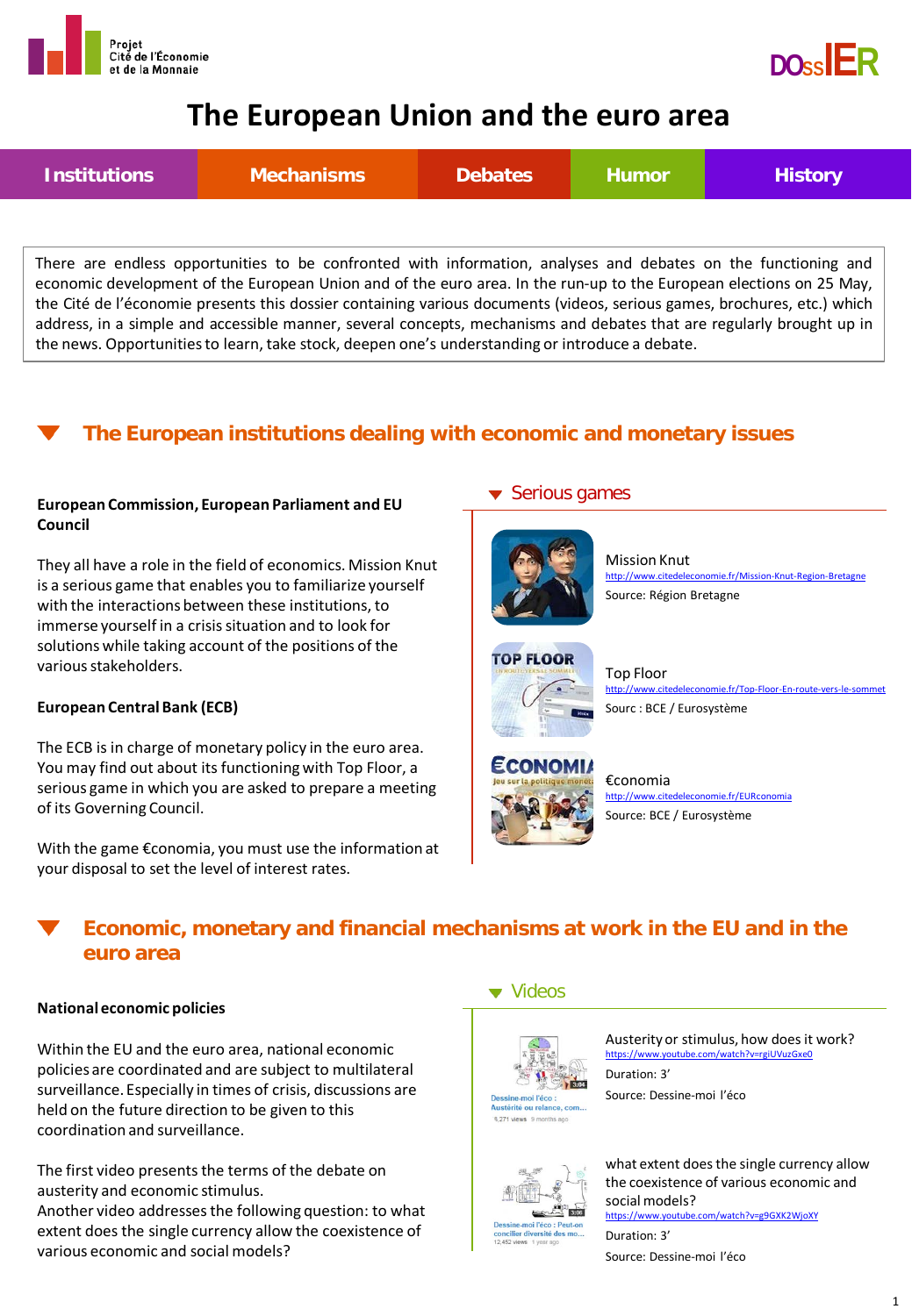#### **EU budget**

The size of the EU budget is relatively small but it is regularly the subject of – sometimes divergent -proposals. To launch, for example, the debates on this subject, a video shows where the EU budget money comes from and where it goes.

A brochure provides further details.

As regards the ECB, its independence and its primary objective of price stability are discussed in a film, notably in the context of the economic and

The new functions entrusted to the ECB in the area of banking supervision are shown in a video in English on the single supervisory mechanism.

**European Central Bank (ECB)**

### **v** Videos



Source: Dessine-moi l'éco, en partenariat avec la Cité de l'économie

## **v** Brochure



#### The European Union budget at a glance [http://ec.europa.eu/budget/library/biblio/publications/glance/budget\\_glance\\_en.pdf](http://ec.europa.eu/budget/library/biblio/publications/glance/budget_glance_en.pdf) Source: European Commission

### ▼ Videos



The role of ECB in the context of financial crisis https://www.youtube.com/watch?v=ceixiT\_4GA4 Duration: 3' Source: Dessine-moi l'éco



htube.com/watch?v=xC\_2N0Y20qQ English language. Duration: 3' Source: ECB

### **Banking Union**

financial crisis.

This section also includes an explanatory dossier on the Banking Union.

#### **Comparisons**

To broaden the scope, and in particular to draw comparisons between European countries, as well as comparisons between the EU and the rest of the world, this section presents several data visualisations drawn from the "Easy statistics" section. Comparison of unemployment rates in the EU, visualisation of economic and financial flows from and to the euro area, winning and losing EU companies after these years of crisis and positioning of EU countries in view of the energy transition.

### **v** Dossier



European Banking Union<br>http://www.lafinancepourtous.com/De <http://www.lafinancepourtous.com/Decryptages/Dossiers/Union-Bancaire-europeenne> Source: La finance pour tous

Single Supervisory Mechanism explained in 3 minutes

### ▼ Easy stats



Unemployment http://www.citedele [chomage-Agence-Ide](http://www.citedeleconomie.fr/Le-chomage-Agence-Ide) Source: Idé agency



Winning or losing companies in 5 years of crisis [http://www.citedeleconomie.fr/Ga](http://www.citedeleconomie.fr/Gagnants-et-perdants-de-cinq-ans) [gnants-et-perdants-de-cinq-ans](http://www.citedeleconomie.fr/Gagnants-et-perdants-de-cinq-ans)

Source: Les Echos





#### Global economic dynamics http://www.cit [Economic-Dynamics-GEDVIZ](http://www.citedeleconomie.fr/Global-Economic-Dynamics-GEDVIZ)

English language. Source: Bertelsmann Foundation

#### Europe's energy [http://www.citedeleconomie.fr/L](http://www.citedeleconomie.fr/L-energie-en-Europe-Open-Knowledge)energie-en-Furope-Open-Knowle

Source: Open Knowledge Foundation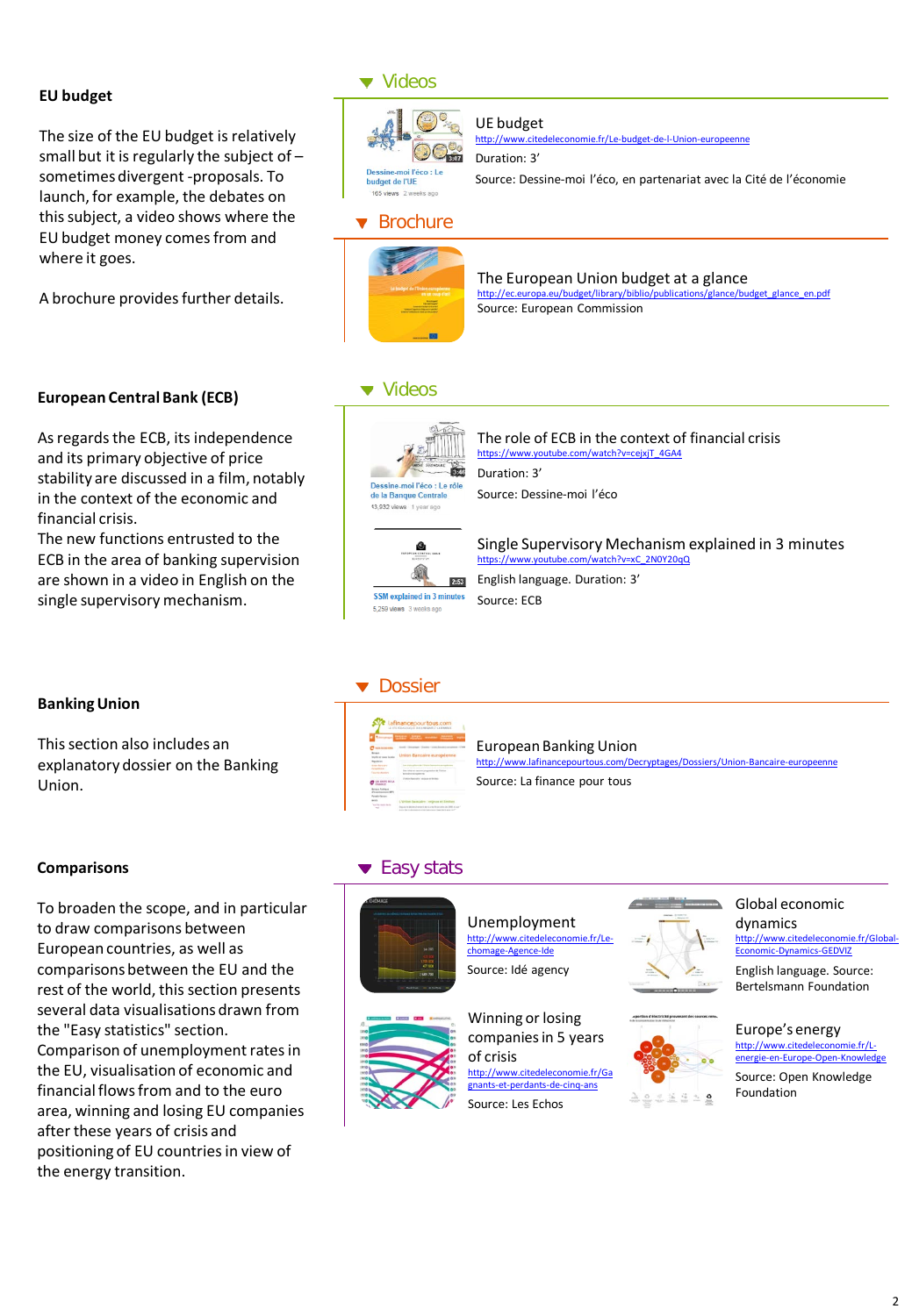### **Discussions underway**

During the 2012 and 2013 Journées de l'économie (JECO) in Lyon, three panel discussions dealt specifically with European topics.

At the 2014 Printemps de l'économie in Paris, the theme was: "Europe: a problem or a solution? ": 6 videos present expert viewpoints on several of these current issues.

### ▼ Videos – conferences -debates



LE

DE

Les conditions économiques pour la stabilité de l'euro sontelles acceptables ? <http://www.touteconomie.org/index.php?arc=bv1&manif=245> Duration: 1h50' / Source: JECO 2013 Comment gérer les écarts de compétitivité dans la zone euro ? <http://www.touteconomie.org/index.php?arc=bv1&manif=186> Duration: 1h20' / Source: JECO 2012 Euro : une crise qui dure, pour quel rebond ? <http://www.touteconomie.org/index.php?arc=bv1&manif=215> Duration: 1h30' / Source: JECO 2012 Quel modèle économique pour l'Europe ? - P. Lamy <http://www.leseconomiques.fr/content/quel-modele-economique-pour-leurope> **PRINTEM** Duration: 6' / Source: Printemps de l'économie 2014 - Xerfi CanalLÉCONO Zone euro : les conditions de la croissance - A. Benassy-Quéré [http://www.xerficanal.com/emission/\\_1444.html](http://www.xerficanal.com/emission/_1444.html) Duration: 10' / Source: Printemps de l'économie 2014 - Xerfi Canal **xerfi** Canal Relancer l'Europe par la rigueur économique - J.-M. Daniel [http://www.xerficanal.com/emission/\\_1475.html](http://www.xerficanal.com/emission/_1475.html) Duration: 6' / Source: Printemps de l'économie 2014 - Xerfi Canal Le match France-Allemagne : 15 ans PIB contre PIB [http://www.xerficanal.com/emission/\\_1455.html](http://www.xerficanal.com/emission/_1455.html) Duration: 3' / Source: Printemps de l'économie 2014 - Xerfi Canal L'avenir de l'Europe : le regard d'un prospectiviste - J. Lesourne http://www.xerficanal.com/emission Duration: 14' / Source: Printemps de l'économie 2014 - Xerfi Canal Un manifeste pour une union politique de la zone euro - G. Duval [http://www.xerficanal.com/emission/\\_1433.html](http://www.xerficanal.com/emission/_1433.html)

Duration: 11' / Source: Printemps de l'économie 2014 - Xerfi Canal

### **A quirky and humorous view**

#### ▼ Videos

Among the videos of "Dr. CAC," it is worth pointing out these six European themes.



Le budget de l'UE, comment ça marche ? [http://www.france5.fr/emissions/dr-cac/dossiers/le](http://www.france5.fr/emissions/dr-cac/dossiers/le-budget-de-l-ue-comment-ca-marche_24741)[budget-de-l-ue-comment-ca-marche\\_24741](http://www.france5.fr/emissions/dr-cac/dossiers/le-budget-de-l-ue-comment-ca-marche_24741) Source: Dr CAC / France 5



La Banque européenne d'investissement, ça sert à quoi ? [http://www.france5.fr/emissions/dr-cac/dossiers/la-banque-](http://www.france5.fr/emissions/dr-cac/dossiers/la-banque-europeenne-d-investissement-ca-sert-a-quoi_9533)[europeenne-d-investissement-ca-sert-a-quoi\\_9533](http://www.france5.fr/emissions/dr-cac/dossiers/la-banque-europeenne-d-investissement-ca-sert-a-quoi_9533) Source: Dr CAC / France 5



539 views 2 years ago

La règle d'or, c'est quoi ? https://www.youtube.com/watch?v=4DNBi4RDA [st=TLZ3OoawOHyYg](https://www.youtube.com/watch?v=4DNBi4RDAqg&list=TLZ3OoawOHyYg)  Source: Dr CAC / France 5



Le Fonds Européen de Stabilité Financière, c'est quoi ? <https://www.youtube.com/watch?v=qiRRU6Xd3aA> Source: Dr CAC / France 5



 $44$  views  $1n$ 

Pourquoi les eurobonds divisent l'Europe ? atch?v=wz83TiewGFI Source: Dr CAC / France 5



Pourquoi l'Espagne appelle l'Europe à l'aide ? [http://www.france5.fr/emissions/dr-cac/dossiers/pourquoi-l](http://www.france5.fr/emissions/dr-cac/dossiers/pourquoi-l-espagne-appelle-l-europe-a-l-aide_9611)[espagne-appelle-l-europe-a-l-aide\\_9611](http://www.france5.fr/emissions/dr-cac/dossiers/pourquoi-l-espagne-appelle-l-europe-a-l-aide_9611) Source: Dr CAC / France 5